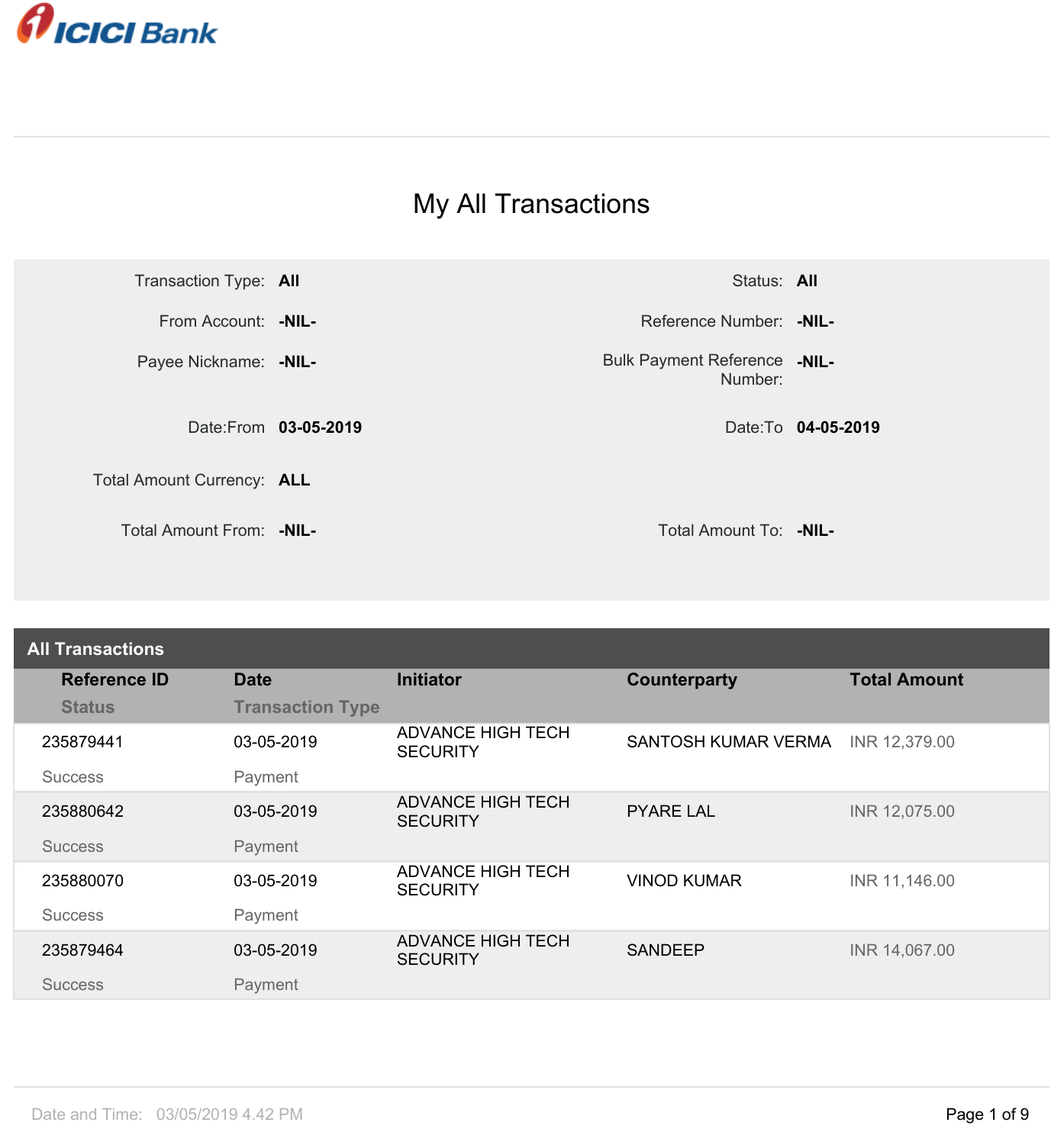| 235880655      | 03-05-2019 | <b>ADVANCE HIGH TECH</b><br><b>SECURITY</b> | <b>KHUSHBOO</b>          | INR 11,611.00 |
|----------------|------------|---------------------------------------------|--------------------------|---------------|
| <b>Success</b> | Payment    |                                             |                          |               |
| 235880085      | 03-05-2019 | <b>ADVANCE HIGH TECH</b><br><b>SECURITY</b> | <b>RUMA</b>              | INR 11,611.00 |
| <b>Success</b> | Payment    |                                             |                          |               |
| 235879478      | 03-05-2019 | <b>ADVANCE HIGH TECH</b><br><b>SECURITY</b> | <b>SONU KUMAR GUPTA</b>  | INR 11,254.00 |
| <b>Success</b> | Payment    |                                             |                          |               |
| 235880664      | 03-05-2019 | <b>ADVANCE HIGH TECH</b><br><b>SECURITY</b> | <b>CHANDNI</b>           | INR 11,611.00 |
| <b>Success</b> | Payment    |                                             |                          |               |
| 235880110      | 03-05-2019 | <b>ADVANCE HIGH TECH</b><br><b>SECURITY</b> | <b>ANJU DEVI</b>         | INR 1,393.00  |
| <b>Success</b> | Payment    | <b>ADVANCE HIGH TECH</b>                    |                          |               |
| 235879495      | 03-05-2019 | <b>SECURITY</b>                             | <b>SHAMBHU</b>           | INR 14,630.00 |
| <b>Success</b> | Payment    |                                             |                          |               |
| 235880687      | 03-05-2019 | <b>ADVANCE HIGH TECH</b><br><b>SECURITY</b> | <b>UMESH KUMAR SINGH</b> | INR 11,611.00 |
| <b>Success</b> | Payment    |                                             |                          |               |
| 235880120      | 03-05-2019 | <b>ADVANCE HIGH TECH</b><br><b>SECURITY</b> | <b>SUMIT</b>             | INR 11,611.00 |
| <b>Success</b> | Payment    |                                             |                          |               |
| 235879509      | 03-05-2019 | <b>ADVANCE HIGH TECH</b><br><b>SECURITY</b> | <b>SARVENDRA KUMAR</b>   | INR 11,146.00 |
| <b>Success</b> | Payment    |                                             |                          |               |
| 235879854      | 03-05-2019 | <b>ADVANCE HIGH TECH</b><br><b>SECURITY</b> | <b>SURAJ KUMAR</b>       | INR 11,611.00 |
| <b>Success</b> | Payment    |                                             |                          |               |
| 235880146      | 03-05-2019 | <b>ADVANCE HIGH TECH</b><br><b>SECURITY</b> | <b>REENA DEVI</b>        | INR 3,715.00  |
| <b>Success</b> | Payment    |                                             |                          |               |
| 235879515      | 03-05-2019 | <b>ADVANCE HIGH TECH</b><br><b>SECURITY</b> | <b>DEENANATH</b>         | INR 12,075.00 |
| <b>Success</b> | Payment    |                                             |                          |               |
| 235879870      | 03-05-2019 | <b>ADVANCE HIGH TECH</b><br><b>SECURITY</b> | <b>PREMNARAYAN</b>       | INR 12,075.00 |
| <b>Success</b> | Payment    |                                             |                          |               |
| 235880160      | 03-05-2019 | <b>ADVANCE HIGH TECH</b><br><b>SECURITY</b> | <b>PRAVESH</b>           | INR 11,611.00 |
| <b>Success</b> | Payment    |                                             |                          |               |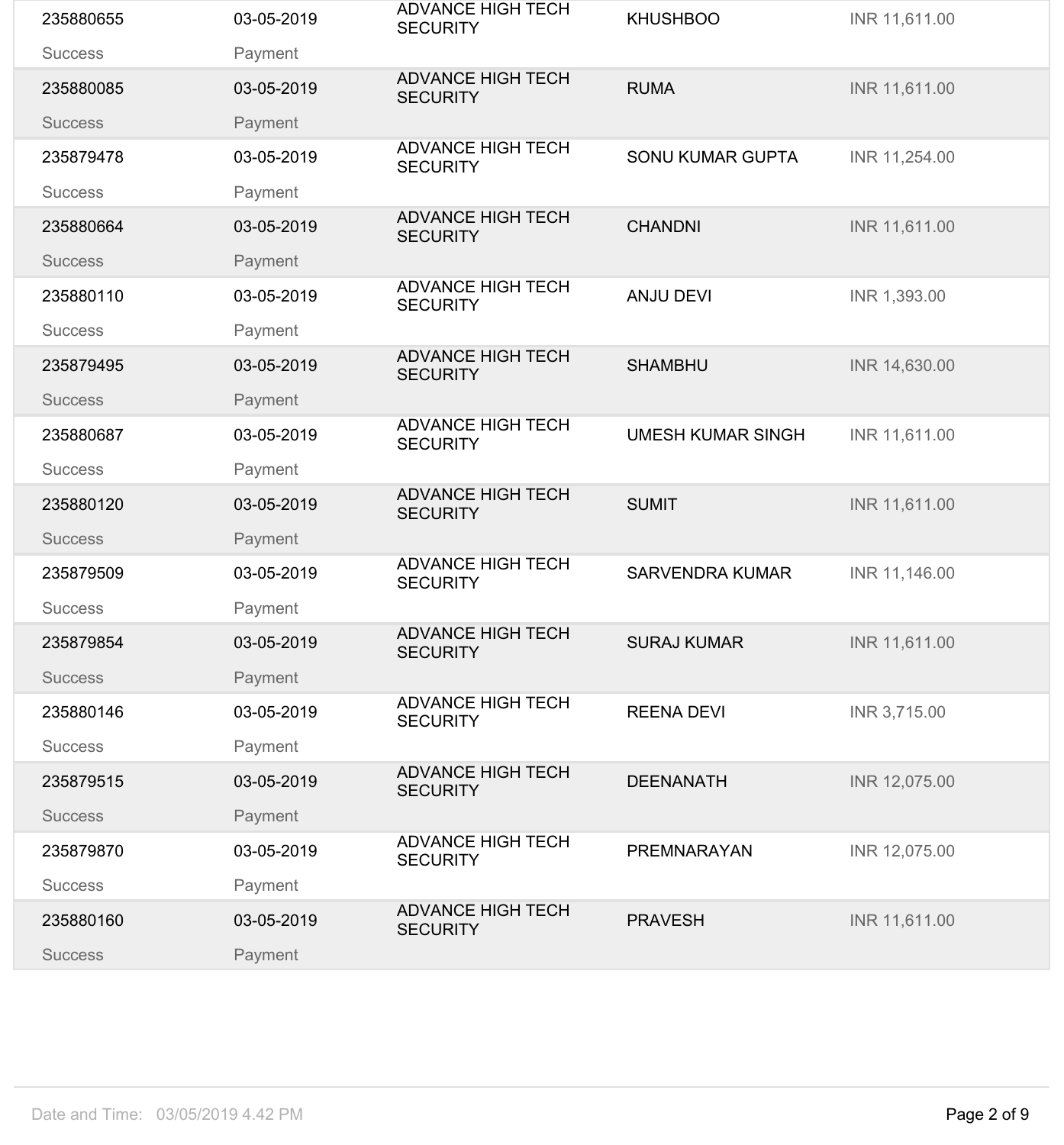| 235879525      | 03-05-2019 | <b>ADVANCE HIGH TECH</b><br><b>SECURITY</b> | <b>BHARAT KUMAR MANDAL</b> | INR 12,075.00 |
|----------------|------------|---------------------------------------------|----------------------------|---------------|
| <b>Success</b> | Payment    |                                             |                            |               |
| 235879881      | 03-05-2019 | <b>ADVANCE HIGH TECH</b><br><b>SECURITY</b> | <b>SANDEEP SINGH</b>       | INR 12,075.00 |
| <b>Success</b> | Payment    |                                             |                            |               |
| 235880176      | 03-05-2019 | <b>ADVANCE HIGH TECH</b><br><b>SECURITY</b> | <b>RAJEEV KUMAR</b>        | INR 7,895.00  |
| <b>Success</b> | Payment    |                                             |                            |               |
| 235879538      | 03-05-2019 | <b>ADVANCE HIGH TECH</b><br><b>SECURITY</b> | <b>SANJU DEVI</b>          | INR 12,075.00 |
| <b>Success</b> | Payment    |                                             |                            |               |
| 235879914      | 03-05-2019 | <b>ADVANCE HIGH TECH</b><br><b>SECURITY</b> | <b>BABITA</b>              | INR 11,611.00 |
| <b>Success</b> | Payment    | <b>ADVANCE HIGH TECH</b>                    |                            |               |
| 235880184      | 03-05-2019 | <b>SECURITY</b>                             | POOJA DEVI                 | INR 12,075.00 |
| <b>Success</b> | Payment    |                                             |                            |               |
| 235879549      | 03-05-2019 | <b>ADVANCE HIGH TECH</b><br><b>SECURITY</b> | <b>MANTU SAH</b>           | INR 12,075.00 |
| <b>Success</b> | Payment    |                                             |                            |               |
| 235879932      | 03-05-2019 | <b>ADVANCE HIGH TECH</b><br><b>SECURITY</b> | <b>NUSRAT PARVIN</b>       | INR 12,075.00 |
| <b>Success</b> | Payment    |                                             |                            |               |
| 235880199      | 03-05-2019 | <b>ADVANCE HIGH TECH</b><br><b>SECURITY</b> | <b>VIKRAM SINGH RANA</b>   | INR 5,109.00  |
| <b>Success</b> | Payment    |                                             |                            |               |
| 235879567      | 03-05-2019 | <b>ADVANCE HIGH TECH</b><br><b>SECURITY</b> | <b>DEV RAJ</b>             | INR 12,075.00 |
| <b>Success</b> | Payment    |                                             |                            |               |
| 235879949      | 03-05-2019 | <b>ADVANCE HIGH TECH</b><br><b>SECURITY</b> | <b>ISRAT</b>               | INR 12,075.00 |
| <b>Success</b> | Payment    |                                             |                            |               |
| 235880214      | 03-05-2019 | <b>ADVANCE HIGH TECH</b><br><b>SECURITY</b> | <b>BAMBAM KUMAR PASWAN</b> | INR 11,146.00 |
| <b>Success</b> | Payment    |                                             |                            |               |
| 235879581      | 03-05-2019 | <b>ADVANCE HIGH TECH</b><br><b>SECURITY</b> | <b>ARUN KUMAR</b>          | INR 12,075.00 |
| <b>Success</b> | Payment    |                                             |                            |               |
| 235879965      | 03-05-2019 | <b>ADVANCE HIGH TECH</b><br><b>SECURITY</b> | <b>RAGHUNANDAN KUMAR</b>   | INR 11,146.00 |
| <b>Success</b> | Payment    |                                             |                            |               |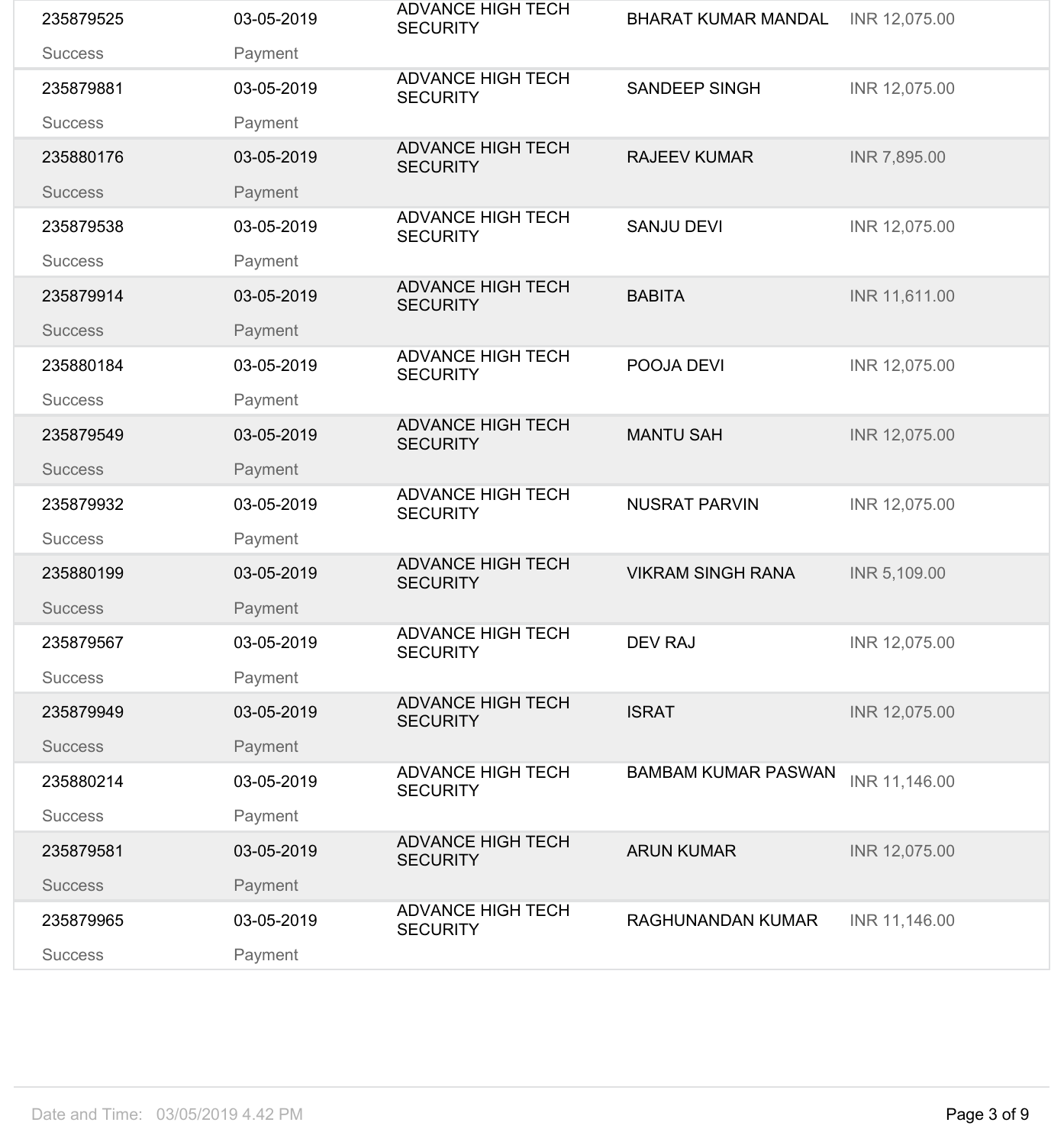| 235880235      | 03-05-2019 | <b>ADVANCE HIGH TECH</b><br><b>SECURITY</b> | <b>REENA DEVI</b>     | INR 2,787.00  |
|----------------|------------|---------------------------------------------|-----------------------|---------------|
| <b>Success</b> | Payment    |                                             |                       |               |
| 235879601      | 03-05-2019 | <b>ADVANCE HIGH TECH</b><br><b>SECURITY</b> | <b>VISHAL SAINI</b>   | INR 10,914.00 |
| <b>Success</b> | Payment    |                                             |                       |               |
| 235879976      | 03-05-2019 | <b>ADVANCE HIGH TECH</b><br><b>SECURITY</b> | <b>KARTIK</b>         | INR 12,075.00 |
| <b>Success</b> | Payment    |                                             |                       |               |
| 235880261      | 03-05-2019 | <b>ADVANCE HIGH TECH</b><br><b>SECURITY</b> | <b>RINKI</b>          | INR 11,146.00 |
| <b>Success</b> | Payment    |                                             |                       |               |
| 235879616      | 03-05-2019 | <b>ADVANCE HIGH TECH</b><br><b>SECURITY</b> | <b>RAM KUMAR</b>      | INR 11,611.00 |
| <b>Success</b> | Payment    | <b>ADVANCE HIGH TECH</b>                    |                       |               |
| 235879995      | 03-05-2019 | <b>SECURITY</b>                             | <b>KISHAN</b>         | INR 12,075.00 |
| <b>Success</b> | Payment    |                                             |                       |               |
| 235880278      | 03-05-2019 | <b>ADVANCE HIGH TECH</b><br><b>SECURITY</b> | <b>RUBI CHAUBE</b>    | INR 11,611.00 |
| <b>Success</b> | Payment    |                                             |                       |               |
| 235879629      | 03-05-2019 | <b>ADVANCE HIGH TECH</b><br><b>SECURITY</b> | <b>SUNEEL</b>         | INR 11,611.00 |
| <b>Success</b> | Payment    |                                             |                       |               |
| 235880012      | 03-05-2019 | <b>ADVANCE HIGH TECH</b><br><b>SECURITY</b> | <b>JAI RAM TIWARI</b> | INR 7,895.00  |
| <b>Success</b> | Payment    |                                             |                       |               |
| 235880299      | 03-05-2019 | <b>ADVANCE HIGH TECH</b><br><b>SECURITY</b> | <b>MANOHAR PASWAN</b> | INR 12,075.00 |
| <b>Success</b> | Payment    |                                             |                       |               |
| 235879644      | 03-05-2019 | <b>ADVANCE HIGH TECH</b><br><b>SECURITY</b> | <b>MAMTA</b>          | INR 12,075.00 |
| <b>Success</b> | Payment    |                                             |                       |               |
| 235880029      | 03-05-2019 | <b>ADVANCE HIGH TECH</b><br><b>SECURITY</b> | <b>RAJA PANDIT</b>    | INR 12,075.00 |
| <b>Success</b> | Payment    |                                             |                       |               |
| 235880322      | 03-05-2019 | <b>ADVANCE HIGH TECH</b><br><b>SECURITY</b> | <b>MANPREET SINGH</b> | INR 6,502.00  |
| <b>Success</b> | Payment    |                                             |                       |               |
| 235879653      | 03-05-2019 | <b>ADVANCE HIGH TECH</b><br><b>SECURITY</b> | <b>PAWAN</b>          | INR 8,824.00  |
| <b>Success</b> | Payment    |                                             |                       |               |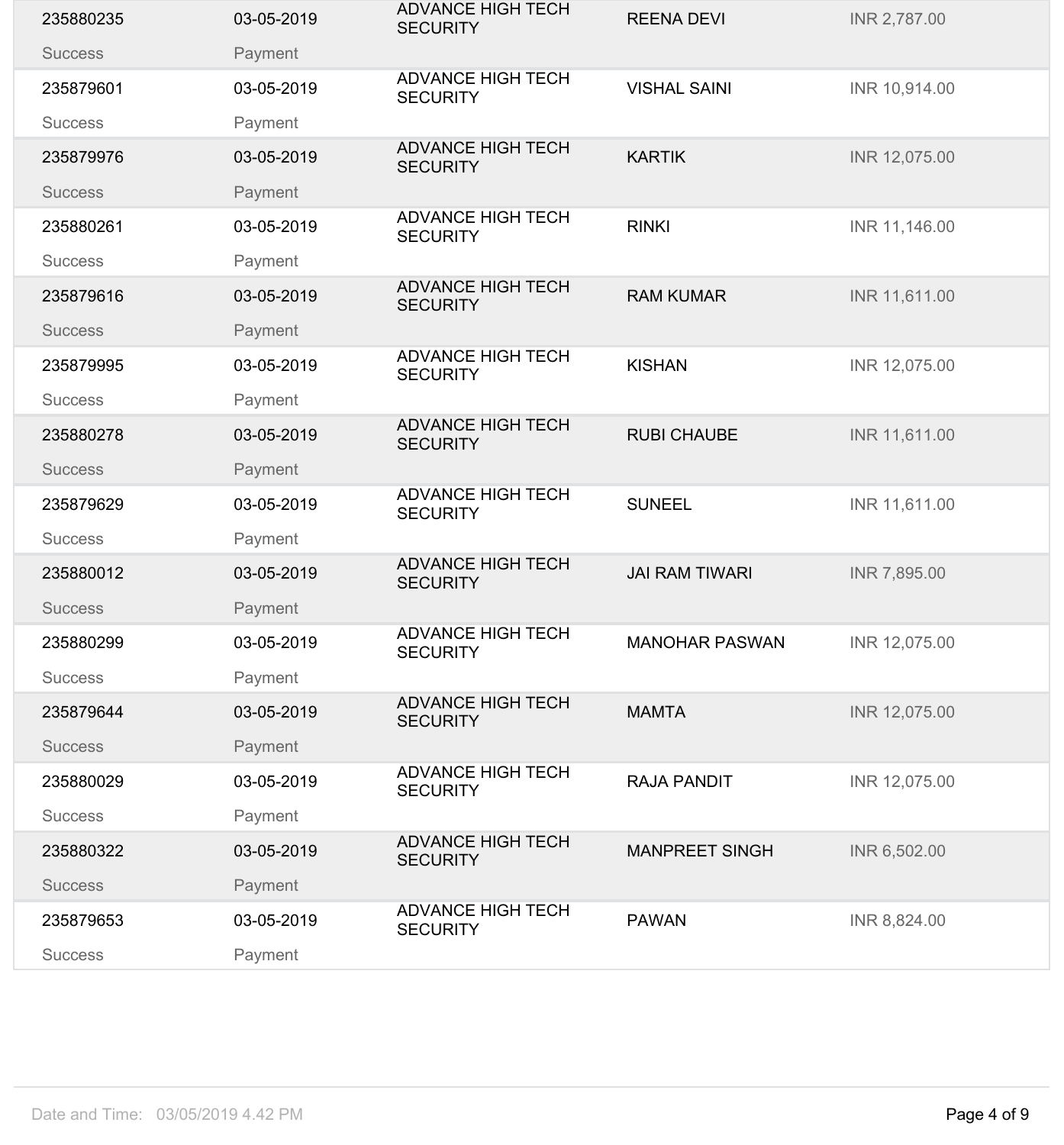| 235880038      | 03-05-2019 | <b>ADVANCE HIGH TECH</b><br><b>SECURITY</b> | <b>RAKESH KUMAR NAMDEV</b> | INR 11,843.00 |
|----------------|------------|---------------------------------------------|----------------------------|---------------|
| <b>Success</b> | Payment    |                                             |                            |               |
| 235880339      | 03-05-2019 | <b>ADVANCE HIGH TECH</b><br><b>SECURITY</b> | <b>SUSHILA</b>             | INR 10,682.00 |
| <b>Success</b> | Payment    |                                             |                            |               |
| 235879668      | 03-05-2019 | <b>ADVANCE HIGH TECH</b><br><b>SECURITY</b> | <b>RAVINDRA RAUT</b>       | INR 12,075.00 |
| <b>Success</b> | Payment    |                                             |                            |               |
| 235880058      | 03-05-2019 | <b>ADVANCE HIGH TECH</b><br><b>SECURITY</b> | <b>AJAY KUMAR YADAV</b>    | INR 3,715.00  |
| <b>Success</b> | Payment    |                                             |                            |               |
| 235880353      | 03-05-2019 | <b>ADVANCE HIGH TECH</b><br><b>SECURITY</b> | <b>MANOJ KUMAR</b>         | INR 12,075.00 |
| <b>Success</b> | Payment    |                                             |                            |               |
| 235879680      | 03-05-2019 | <b>ADVANCE HIGH TECH</b><br><b>SECURITY</b> | <b>RAJU</b>                | INR 12,075.00 |
| <b>Success</b> | Payment    |                                             |                            |               |
| 235880076      | 03-05-2019 | <b>ADVANCE HIGH TECH</b><br><b>SECURITY</b> | <b>SURUCHI</b>             | INR 12,075.00 |
| <b>Success</b> | Payment    |                                             |                            |               |
| 235880366      | 03-05-2019 | <b>ADVANCE HIGH TECH</b><br><b>SECURITY</b> | <b>RANJIT KUMAR</b>        | INR 8,360.00  |
| <b>Success</b> | Payment    |                                             |                            |               |
| 235879692      | 03-05-2019 | <b>ADVANCE HIGH TECH</b><br><b>SECURITY</b> | <b>SANJAY KUMAR</b>        | INR 12,075.00 |
| <b>Success</b> | Payment    |                                             |                            |               |
| 235880099      | 03-05-2019 | <b>ADVANCE HIGH TECH</b><br><b>SECURITY</b> | <b>VIKASH</b>              | INR 12,075.00 |
| <b>Success</b> | Payment    |                                             |                            |               |
| 235880382      | 03-05-2019 | <b>ADVANCE HIGH TECH</b><br><b>SECURITY</b> | <b>SAWAN PASWAN</b>        | INR 9,288.00  |
| <b>Success</b> | Payment    |                                             |                            |               |
| 235879702      | 03-05-2019 | <b>ADVANCE HIGH TECH</b><br><b>SECURITY</b> | <b>NARENDRA</b>            | INR 12,075.00 |
| <b>Success</b> | Payment    |                                             |                            |               |
| 235880130      | 03-05-2019 | <b>ADVANCE HIGH TECH</b><br><b>SECURITY</b> | <b>HARISH KUMAR</b>        | INR 12,075.00 |
| <b>Success</b> | Payment    |                                             |                            |               |
| 235880403      | 03-05-2019 | <b>ADVANCE HIGH TECH</b><br><b>SECURITY</b> | PHULBABU KUMAR             | INR 7,431.00  |
| <b>Success</b> | Payment    |                                             |                            |               |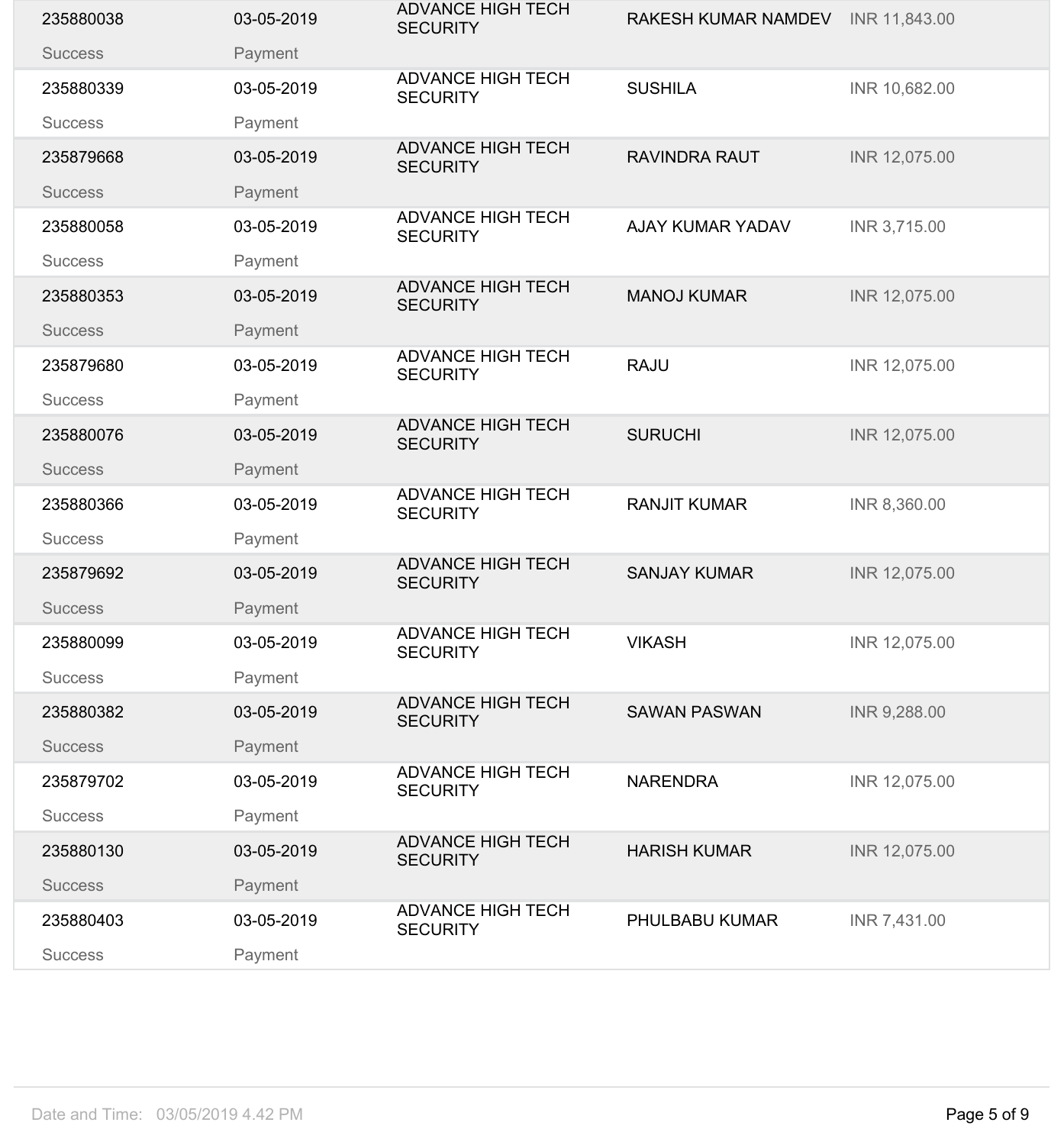| 235879718      | 03-05-2019 | <b>ADVANCE HIGH TECH</b><br><b>SECURITY</b> | <b>RANI DEVI</b>          | INR 12,075.00 |
|----------------|------------|---------------------------------------------|---------------------------|---------------|
| <b>Success</b> | Payment    |                                             |                           |               |
| 235880154      | 03-05-2019 | <b>ADVANCE HIGH TECH</b><br><b>SECURITY</b> | <b>CHANDAN</b>            | INR 11,611.00 |
| <b>Success</b> | Payment    |                                             |                           |               |
| 235880419      | 03-05-2019 | <b>ADVANCE HIGH TECH</b><br><b>SECURITY</b> | <b>AMIT KUMAR</b>         | INR 6,502.00  |
| <b>Success</b> | Payment    |                                             |                           |               |
| 235879732      | 03-05-2019 | <b>ADVANCE HIGH TECH</b><br><b>SECURITY</b> | <b>MANJU DEVI</b>         | INR 12,075.00 |
| <b>Success</b> | Payment    |                                             |                           |               |
| 235880169      | 03-05-2019 | <b>ADVANCE HIGH TECH</b><br><b>SECURITY</b> | <b>YOGESH</b>             | INR 12,075.00 |
| <b>Success</b> | Payment    | <b>ADVANCE HIGH TECH</b>                    |                           |               |
| 235880434      | 03-05-2019 | <b>SECURITY</b>                             | <b>AMIT</b>               | INR 4,180.00  |
| <b>Success</b> | Payment    |                                             |                           |               |
| 235879746      | 03-05-2019 | <b>ADVANCE HIGH TECH</b><br><b>SECURITY</b> | <b>RAJA RAM</b>           | INR 12,075.00 |
| <b>Success</b> | Payment    |                                             |                           |               |
| 235880180      | 03-05-2019 | <b>ADVANCE HIGH TECH</b><br><b>SECURITY</b> | <b>RAM MOHAN</b>          | INR 12,075.00 |
| <b>Success</b> | Payment    |                                             |                           |               |
| 235880473      | 03-05-2019 | <b>ADVANCE HIGH TECH</b><br><b>SECURITY</b> | <b>NIKHIL KUMAR ANAND</b> | INR 4,180.00  |
| <b>Success</b> | Payment    |                                             |                           |               |
| 235879764      | 03-05-2019 | <b>ADVANCE HIGH TECH</b><br><b>SECURITY</b> | <b>CHINTOO MANDAL</b>     | INR 12,075.00 |
| <b>Success</b> | Payment    |                                             |                           |               |
| 235880192      | 03-05-2019 | <b>ADVANCE HIGH TECH</b><br><b>SECURITY</b> | <b>SACHIN</b>             | INR 12,075.00 |
| <b>Success</b> | Payment    |                                             |                           |               |
| 235879782      | 03-05-2019 | <b>ADVANCE HIGH TECH</b><br><b>SECURITY</b> | <b>SHIV NARAYAN</b>       | INR 6,502.00  |
| <b>Success</b> | Payment    |                                             |                           |               |
| 235880205      | 03-05-2019 | <b>ADVANCE HIGH TECH</b><br><b>SECURITY</b> | <b>CHANDER PAL SHARMA</b> | INR 9,753.00  |
| <b>Success</b> | Payment    |                                             |                           |               |
| 235879803      | 03-05-2019 | <b>ADVANCE HIGH TECH</b><br><b>SECURITY</b> | <b>ASHA DAS</b>           | INR 12,075.00 |
| <b>Success</b> | Payment    |                                             |                           |               |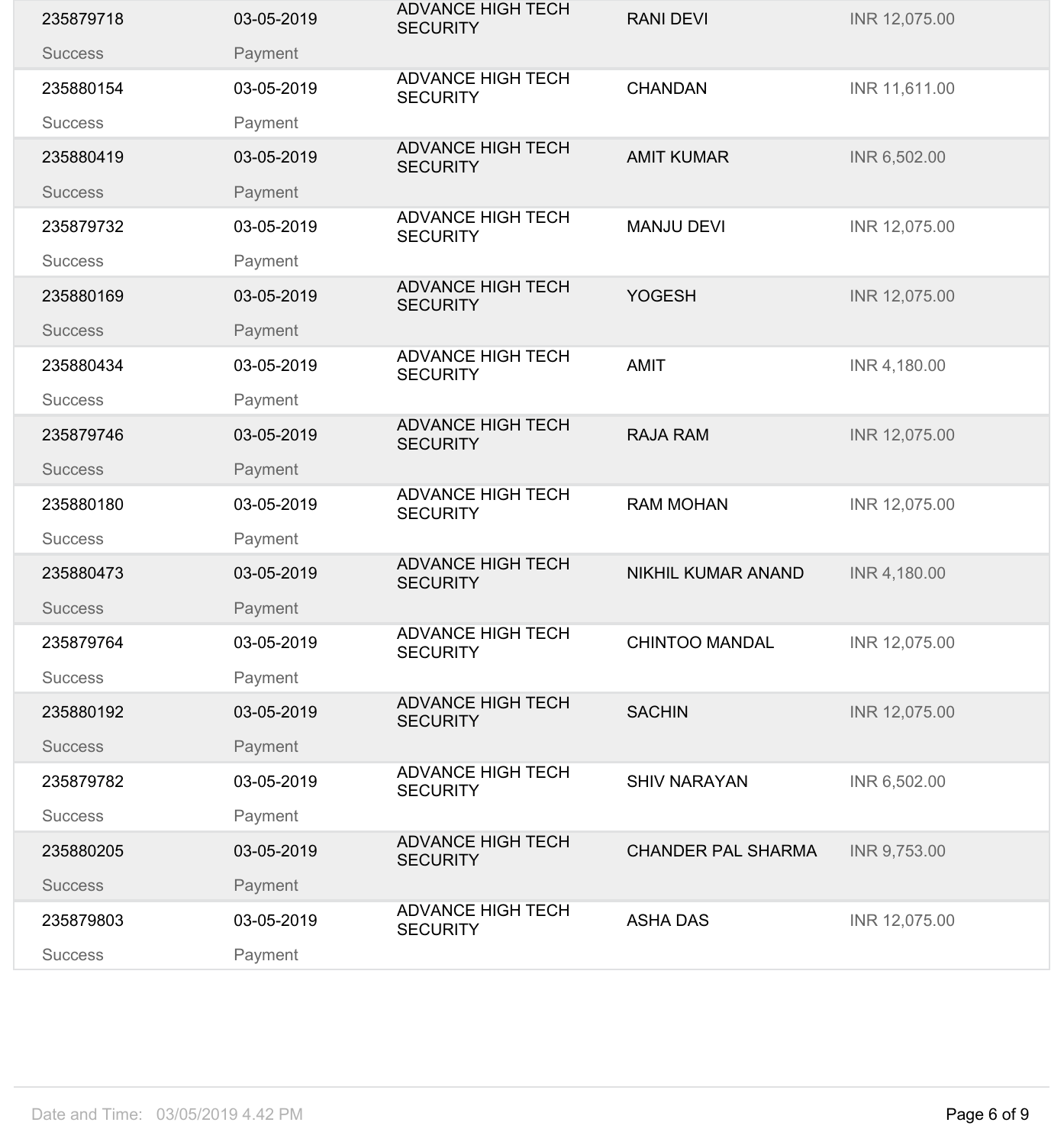| 235880224      | 03-05-2019 | <b>ADVANCE HIGH TECH</b><br><b>SECURITY</b> | <b>VIPIN SHARMA</b>                   | INR 12,075.00 |
|----------------|------------|---------------------------------------------|---------------------------------------|---------------|
| <b>Success</b> | Payment    |                                             |                                       |               |
| 235879822      | 03-05-2019 | <b>ADVANCE HIGH TECH</b><br><b>SECURITY</b> | <b>AVINASH KUMAR</b>                  | INR 12,075.00 |
| <b>Success</b> | Payment    |                                             |                                       |               |
| 235880249      | 03-05-2019 | <b>ADVANCE HIGH TECH</b><br><b>SECURITY</b> | <b>SURENDER KUMAR</b><br><b>SINGH</b> | INR 12,075.00 |
| <b>Success</b> | Payment    |                                             |                                       |               |
| 235879846      | 03-05-2019 | <b>ADVANCE HIGH TECH</b><br><b>SECURITY</b> | <b>SUDHA DEVI</b>                     | INR 11,611.00 |
| <b>Success</b> | Payment    |                                             |                                       |               |
| 235880266      | 03-05-2019 | <b>ADVANCE HIGH TECH</b><br><b>SECURITY</b> | <b>LOKENDRA KUMAR</b>                 | INR 9,753.00  |
| <b>Success</b> | Payment    | <b>ADVANCE HIGH TECH</b>                    |                                       |               |
| 235879863      | 03-05-2019 | <b>SECURITY</b>                             | <b>MD RIZWAN ALAM</b>                 | INR 12,075.00 |
| <b>Success</b> | Payment    |                                             |                                       |               |
| 235880289      | 03-05-2019 | <b>ADVANCE HIGH TECH</b><br><b>SECURITY</b> | <b>MOHINI</b>                         | INR 12,075.00 |
| <b>Success</b> | Payment    |                                             |                                       |               |
| 235879875      | 03-05-2019 | <b>ADVANCE HIGH TECH</b><br><b>SECURITY</b> | <b>RAVINDERA</b>                      | INR 11,146.00 |
| <b>Success</b> | Payment    |                                             |                                       |               |
| 235880308      | 03-05-2019 | <b>ADVANCE HIGH TECH</b><br><b>SECURITY</b> | <b>ONKAR KUMAR PASWAN</b>             | INR 12,075.00 |
| <b>Success</b> | Payment    |                                             |                                       |               |
| 235879891      | 03-05-2019 | <b>ADVANCE HIGH TECH</b><br><b>SECURITY</b> | <b>SHARVAN KUMAR</b><br><b>MANDAL</b> | INR 11,611.00 |
| <b>Success</b> | Payment    |                                             |                                       |               |
| 235880331      | 03-05-2019 | <b>ADVANCE HIGH TECH</b><br><b>SECURITY</b> | <b>SANJAY KUMAR</b>                   | INR 11,146.00 |
| <b>Success</b> | Payment    |                                             |                                       |               |
| 235879253      | 03-05-2019 | <b>ADVANCE HIGH TECH</b><br><b>SECURITY</b> | <b>SACHIN KUMAR</b>                   | INR 11,146.00 |
| <b>Success</b> | Payment    |                                             |                                       |               |
| 235880346      | 03-05-2019 | <b>ADVANCE HIGH TECH</b><br><b>SECURITY</b> | <b>BABITA</b>                         | INR 11,611.00 |
| <b>Success</b> | Payment    |                                             |                                       |               |
| 235879265      | 03-05-2019 | <b>ADVANCE HIGH TECH</b><br><b>SECURITY</b> | <b>SAVITRI</b>                        | INR 12,075.00 |
| <b>Success</b> | Payment    |                                             |                                       |               |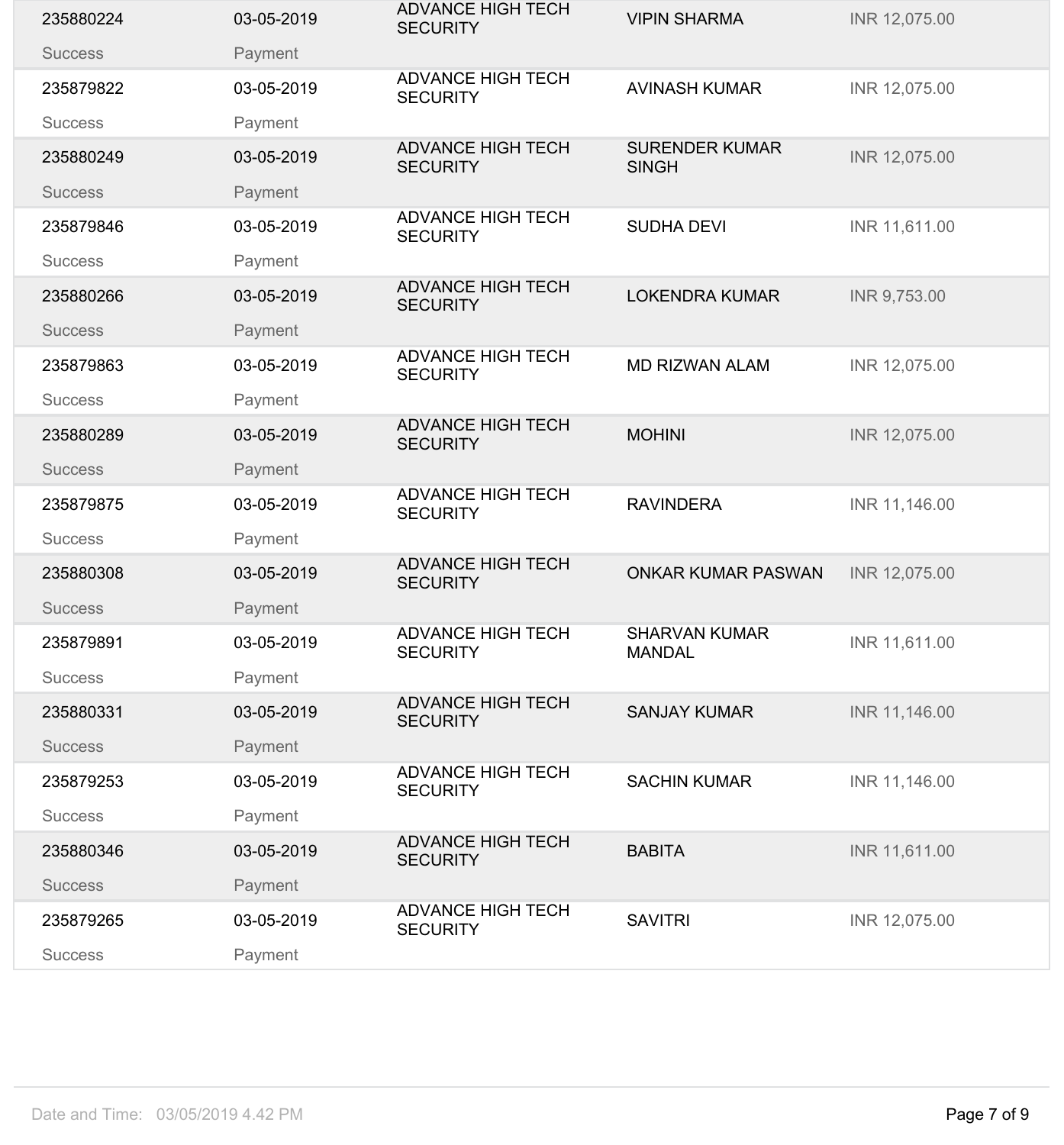| 235880359      | 03-05-2019 | <b>ADVANCE HIGH TECH</b><br><b>SECURITY</b> | <b>RINKI</b>               | INR 12,075.00 |
|----------------|------------|---------------------------------------------|----------------------------|---------------|
| <b>Success</b> | Payment    |                                             |                            |               |
| 235879290      | 03-05-2019 | <b>ADVANCE HIGH TECH</b><br><b>SECURITY</b> | <b>SONU KUMAR SAH</b>      | INR 12,075.00 |
| <b>Success</b> | Payment    |                                             |                            |               |
| 235880378      | 03-05-2019 | <b>ADVANCE HIGH TECH</b><br><b>SECURITY</b> | <b>RAHUL KUMAR</b>         | INR 11,611.00 |
| <b>Success</b> | Payment    |                                             |                            |               |
| 235879303      | 03-05-2019 | <b>ADVANCE HIGH TECH</b><br><b>SECURITY</b> | <b>UTTAM SINGH</b>         | INR 11,611.00 |
| <b>Success</b> | Payment    |                                             |                            |               |
| 235880394      | 03-05-2019 | <b>ADVANCE HIGH TECH</b><br><b>SECURITY</b> | <b>MANOJ KUMAR SAH</b>     | INR 12,075.00 |
| <b>Success</b> | Payment    | <b>ADVANCE HIGH TECH</b>                    |                            |               |
| 235879312      | 03-05-2019 | <b>SECURITY</b>                             | <b>BRAJENDRA KUMAR</b>     | INR 12,075.00 |
| <b>Success</b> | Payment    |                                             |                            |               |
| 235880411      | 03-05-2019 | <b>ADVANCE HIGH TECH</b><br><b>SECURITY</b> | <b>RAJ KUMAR YADAV</b>     | INR 11,611.00 |
| <b>Success</b> | Payment    |                                             |                            |               |
| 235879330      | 03-05-2019 | <b>ADVANCE HIGH TECH</b><br><b>SECURITY</b> | <b>PAVNESH KUMAR</b>       | INR 12,075.00 |
| <b>Success</b> | Payment    |                                             |                            |               |
| 235880426      | 03-05-2019 | <b>ADVANCE HIGH TECH</b><br><b>SECURITY</b> | <b>VINOD KUMAR PRADHAN</b> | INR 11,611.00 |
| <b>Success</b> | Payment    |                                             |                            |               |
| 235879342      | 03-05-2019 | <b>ADVANCE HIGH TECH</b><br><b>SECURITY</b> | <b>SUBHASH CHANDRA</b>     | INR 12,075.00 |
| <b>Success</b> | Payment    |                                             |                            |               |
| 235880445      | 03-05-2019 | <b>ADVANCE HIGH TECH</b><br><b>SECURITY</b> | <b>BHUPENDER</b>           | INR 11,611.00 |
| <b>Success</b> | Payment    |                                             |                            |               |
| 235879354      | 03-05-2019 | <b>ADVANCE HIGH TECH</b><br><b>SECURITY</b> | <b>DILIP KUMAR</b>         | INR 10,217.00 |
| <b>Success</b> | Payment    |                                             |                            |               |
| 235880452      | 03-05-2019 | <b>ADVANCE HIGH TECH</b><br><b>SECURITY</b> | <b>MASTR RAVI KUMAR</b>    | INR 9,753.00  |
| <b>Success</b> | Payment    |                                             |                            |               |
| 235879367      | 03-05-2019 | <b>ADVANCE HIGH TECH</b><br><b>SECURITY</b> | <b>ARUN YADAV</b>          | INR 12,075.00 |
| <b>Success</b> | Payment    |                                             |                            |               |